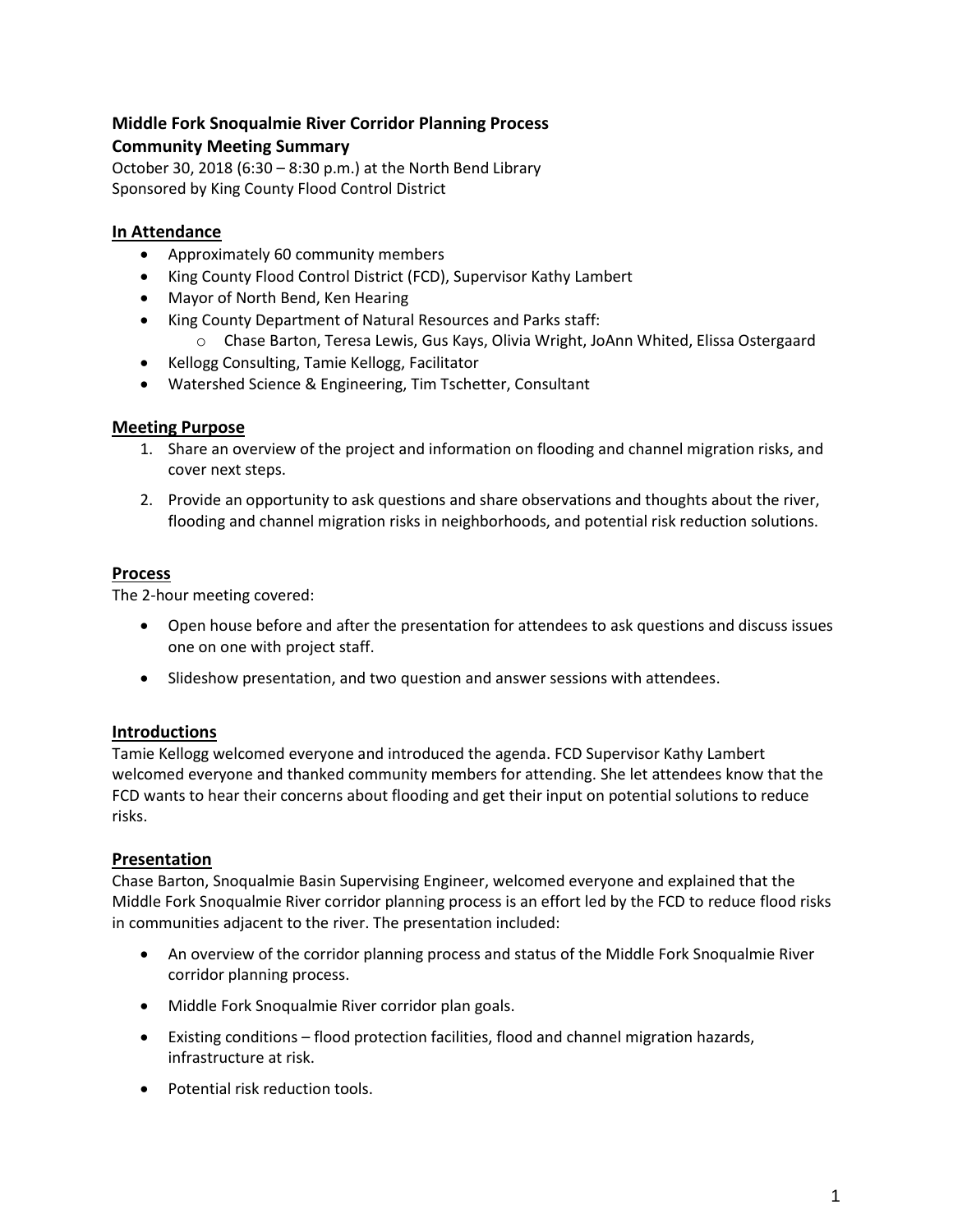• Next steps and preliminary timeline.

There were two breaks for questions and comments to get feedback on existing conditions, potential risk reduction tools, and the project. The following questions and comments were discussed:

Q: What was the 2009 flood?

A: It was a 25-year flood event at 31,000 cubic feet per second (cfs). Since the mid-70's we have had four 25-year events. We have not experienced a 100-year flood event since river flow gaging was installed in the 1960's.

Q: What are you doing to integrate climate change issues?

A: We're looking at different types of flows, including up to a 500-year flood flow, to see what could be a future scenario flood event.

- Discussion about causes of major flooding and atmospheric rivers.
- What happens here is influenced by what happens upstream. Are we looking upstream? We are focused on the lower 4 ½ miles as this is where we have flood protection facilities and is where we can work to reduce risks. Our partners are working upstream on issues, such as forestry.
- Discussion about the Mason Thorson Extension levee, the amount of bank erosion, and suggestion to open up and divert flow into the nearby east channel to encourage flow away from the levee.
- Discussion about the modeled 2009 flood event and landowner's personal experiences with the flow on their property.
- Discussion about the difference between the FEMA regulatory mapping and King County modeled flood mapping.
- Discussion about the model's sensitivity to increased development and impervious surfaces.
- Discussion about maintenance of existing King County flood protection facilities.
- Discussion about riverbank erosion near trails and public safety.
- Discussion about project timeline and funding mechanisms.

#### **Common Themes and Suggestions**

*Residents expressed support for:*

- Dredging to redirect river flows, increase flood storage, and reduce flooding.
- Removing log jams to divert river flows and improve river recreation safety.
- Trails and public access to the river; recreation on publically owned levees and floodplain.
- Levee setbacks to increase channel size.